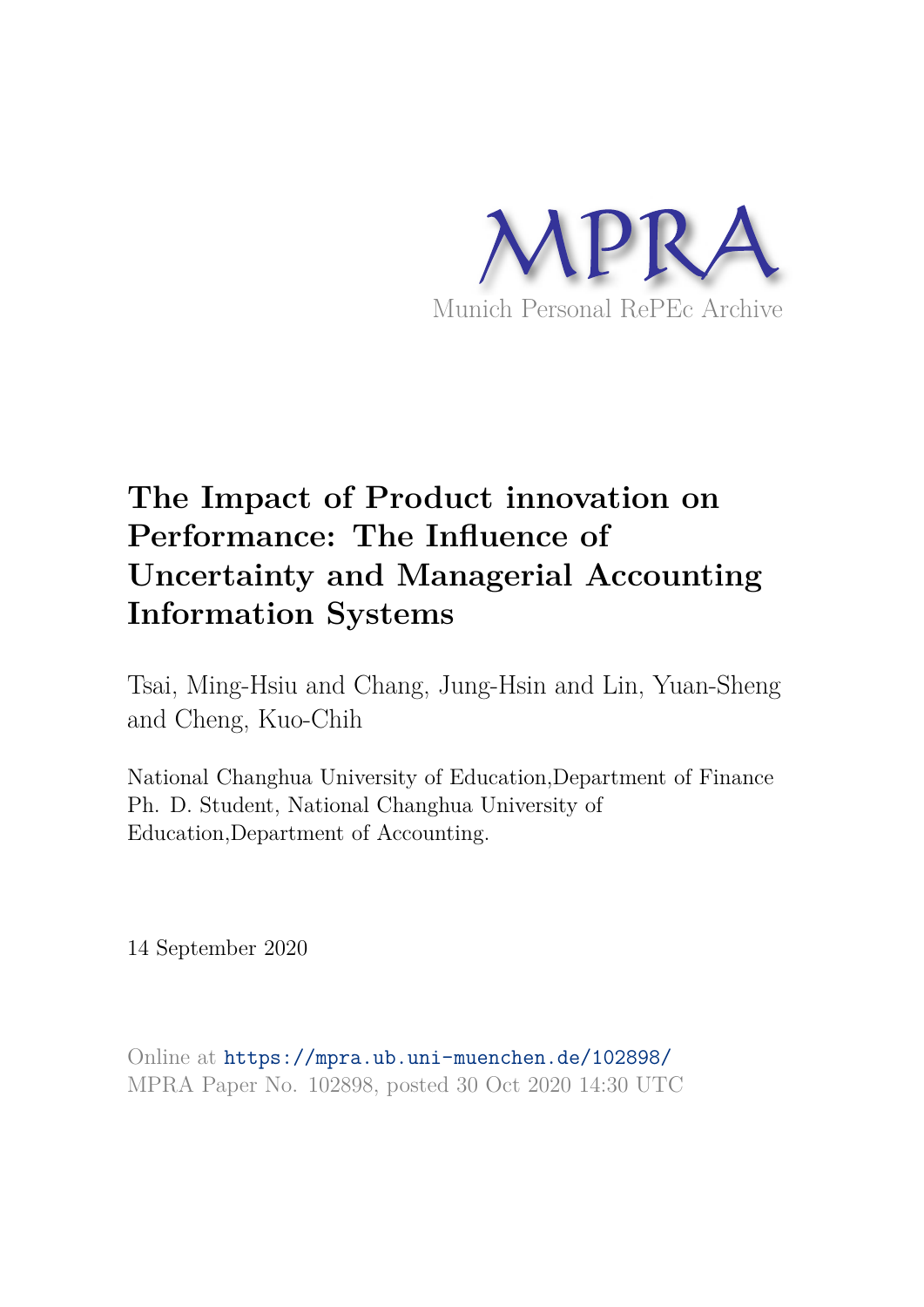# **The Impact of Product innovation on Performance: The**

# **Influence of Uncertainty and Managerial Accounting**

# **Information Systems**

**Ming-Hsiu, Tsai<sup>1</sup>**

*National Changhua University of Education Department of Finance Ph. D. Student No.1, Jinde Rd., Changhua City, Changhua County 50007, Taiwan (R.O.C.)* 

tms2109@yahoo.com.tw

## **Jung-Hsin,Chang<sup>2</sup>**

*National Changhua University of Education Department of Finance Ph. D. Student No.1, Jinde Rd., Changhua City, Changhua County 50007, Taiwan (R.O.C.)* 

cj120829@gmail.com

#### **Yuan-Sheng, Lin 3\***

*National Changhua University of Education Department of Finance Ph. D. Student No.1, Jinde Rd., Changhua City, Changhua County 50007, Taiwan (R.O.C.)* 

[lin92025@gmail.com](mailto:lin92025@gmail.com) 

#### **Kuo-Chih, Cheng<sup>4</sup>**

*National Changhua University of Education Department of Accounting. Professor No.1, Jinde Rd., Changhua City, Changhua County 50007, Taiwan (R.O.C.)*  h1234356@ms46.hinet.net

## **Article info:**

*Date of first version: Spetmber17, 2020*

## **Abstract:**

This paper reports on a survey of Taiwanese high-tech firms, using a path analysis to examine the effects of managerial accounting information systems (MAIS) on the relationship between product innovation and organizational performance. Two of the major characteristics suggested by Chenhall and Morris (1986), broad scope and timeliness, are systematically related to the subject matter of this study, thus, employing these two characteristics to explore the connection between MAIS, product innovation and organizational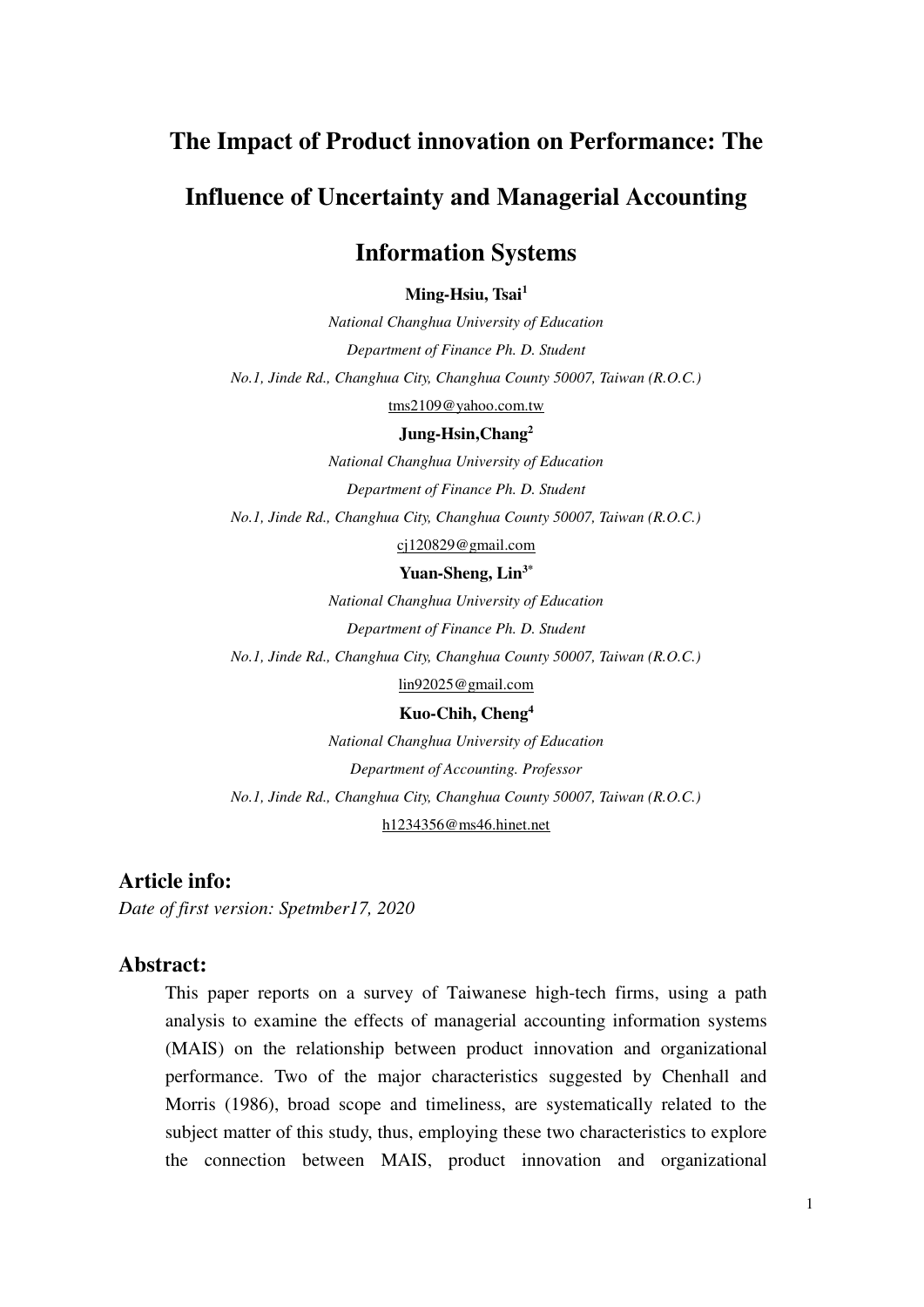performance. We find that product innovation has a positive effect on organizational performance through the use of MAIS, and find the extent of this positive effect is more significant in business environments marked by high levels of uncertainty. This study provides evidence to understand whether product innovation requires more extensive use of MAIS in highly uncertain environments and whether the use of MAIS can improve organizational performance. The results also help practicing managers realize the importance of MAIS in modern organizations and the benefits of using MAIS to the organization. Finally, we remind managers engaging in product innovation practices that they should place importance on the use of MAIS, because traditional cost control systems no longer help in solving the problems that are specific to the current, modern business environment.

*Keywords-* Information Systems; Managerial Accounting;

# **1. Introduction**

As global competition intensifies, technological advancement accelerates, and product life cycles shorten, innovation is increasingly becoming an important quality in the pursuit of business excellence and an important competitive strategy. When businesses employ differentiation strategies, product innovation is the key focal point. This not only benefits the company's market share, and the growth of its sales and profits, but it also makes it more difficult for competitors to imitate it. Therefore, there is a positive relationship between product innovation and organizational performance. (Dougherty and Bowman, 1995; Hultink and Robben, 1999; Song and Parry, 1999).

An increase in environmental uncertainty and in the risk attached to innovation activities results in changes in the organizational design, development strategy, and manufacturing technology of firms (Baines and Langfield-Smith, 2003). Today, businesses require more relevant and timely information which is now recognized as one of the most powerful tools to substantially influence the wealth of corporations (Mangaliso, 1995). In order to respond to the changed environment, useful management accounting information can help managers reach informed economic decisions and can motivate its users to aim toward and strive for organizational change (Horngren, 1995). When businesses fail to establish an appropriate accounting information system, they are not able to capitalize on pertinent information, such as that relevant to market shares, consumer tastes, competitor behavior, and technological advancement. Such a shortcoming contributes to ineffective resource management and a gradual decline in organizational performance. In this case, innovation projects always fail and provide no returns to the firm. This not only wastes precious business resources but also creates no benefit to businesses. Hence, in the context of a highly uncertain business environment, managers need to possess more timely and key information related to the external environment.

Chenhall and Morris (1986) indicate that managerial accounting information systems (MAIS) provide a broader scope of information that organizations need to succeed in a more timely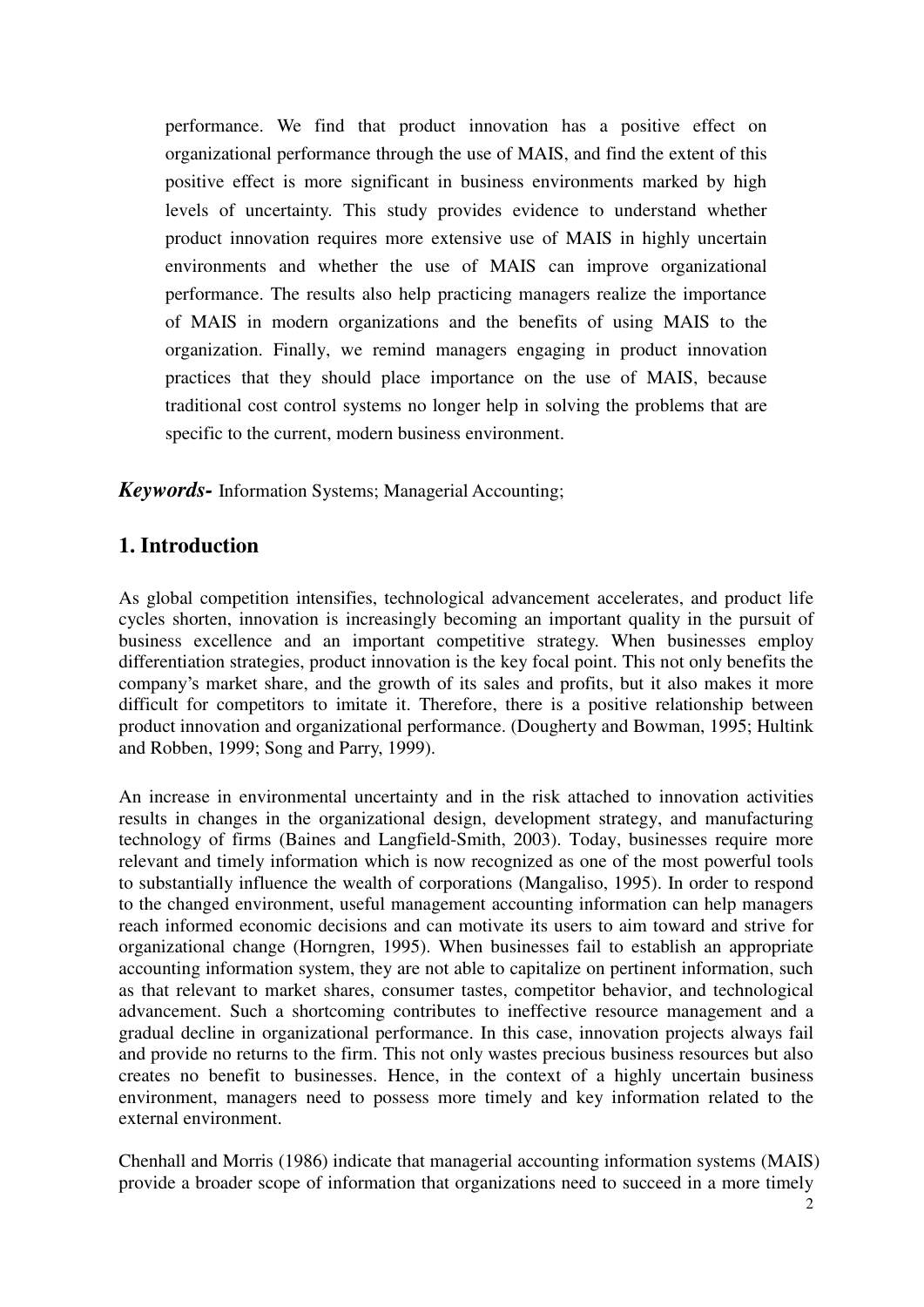manner. Based on their definition, a broad scope MAIS provides information related to features of the external environment which may be economic or non-economic (such as total market sales, market share, consumer tastes, competitors' actions and technological advances); provides a non-monetary measurement of these external environmental characteristics and provides an estimate of the likelihood of future events occurring (Susanto, Meiryani, 2018). In addition, a timeliness of MAIS can provide timely information on request, report systematically collected information, and provide rapid feedback on decisions. This information can help to correct insufficiencies of the information regarding innovation activities which is available to managers, assist with the objective of devising differentiation strategies, coordinate the change of organization design, and provide greater non-financial information resulting from the increasing use of advanced manufacturing technology (Baines and Langfield-Smith, 2003). This study argues that managers need the information provided by well-designed MAIS in the context of the innovation process to achieve an enhanced organizational performance. The MAIS exert an important influence on the relationship between product innovation and organizational performance. The growing impact of product innovation on organizational performance and the increasingly frequent use of MAIS in modern organizations make this study very important and relevant to the practice of innovation.

There is very little research available on this topic. Previous studies mostly explore the effect of innovation on organizational performance. Because of rising global competition, managers are facing an increasingly uncertain environment and the use of information systems increasingly influences innovation and organizational performance. Since there are few studies exploring the relationship between MAIS and product innovation, this study extends the conclusion of previous research and argues that the use of MAIS in product innovation positively affects organizational performance by investigating managerial behavior in the Taiwanese high-tech industry, and further argues that the extent of this positive effect is more significant in business environments marked by high levels of uncertainty. We believe that exploring this theme further develops research into product innovation and MAIS. The results of this study will aid in understanding why product innovation requires more extensive use of MAIS in highly uncertain environments and why the use of MAIS can improve organizational performance. The results also help practicing managers realize the importance of MAIS in modern organizations and the benefits of using MAIS to the organization.

# **2. Literature Review and Hypotheses**

## **2.1** *Product innovation and organizational performance*

Product innovation is defined as a unique characteristic, which makes a given product different from existing products on the market (Bisbe and Otley, 2004). In the current strongly competitive business environment, innovation has become both the dominant quality that businesses pursue in their search for excellence and the leading factor resulting in product differentiation. From the viewpoint of consumers, product innovation as being the "first" in the market in a given product category is carried out to give consumers more benefits (Rochford and Linda, 1991; Calantone, Vickery and Droge, 1995). In terms of market performance, product innovation improves market share, sales revenues, sales growth, and the achievement of profit targets (Hultink and Robben, 1999; Song and Parry, 1999).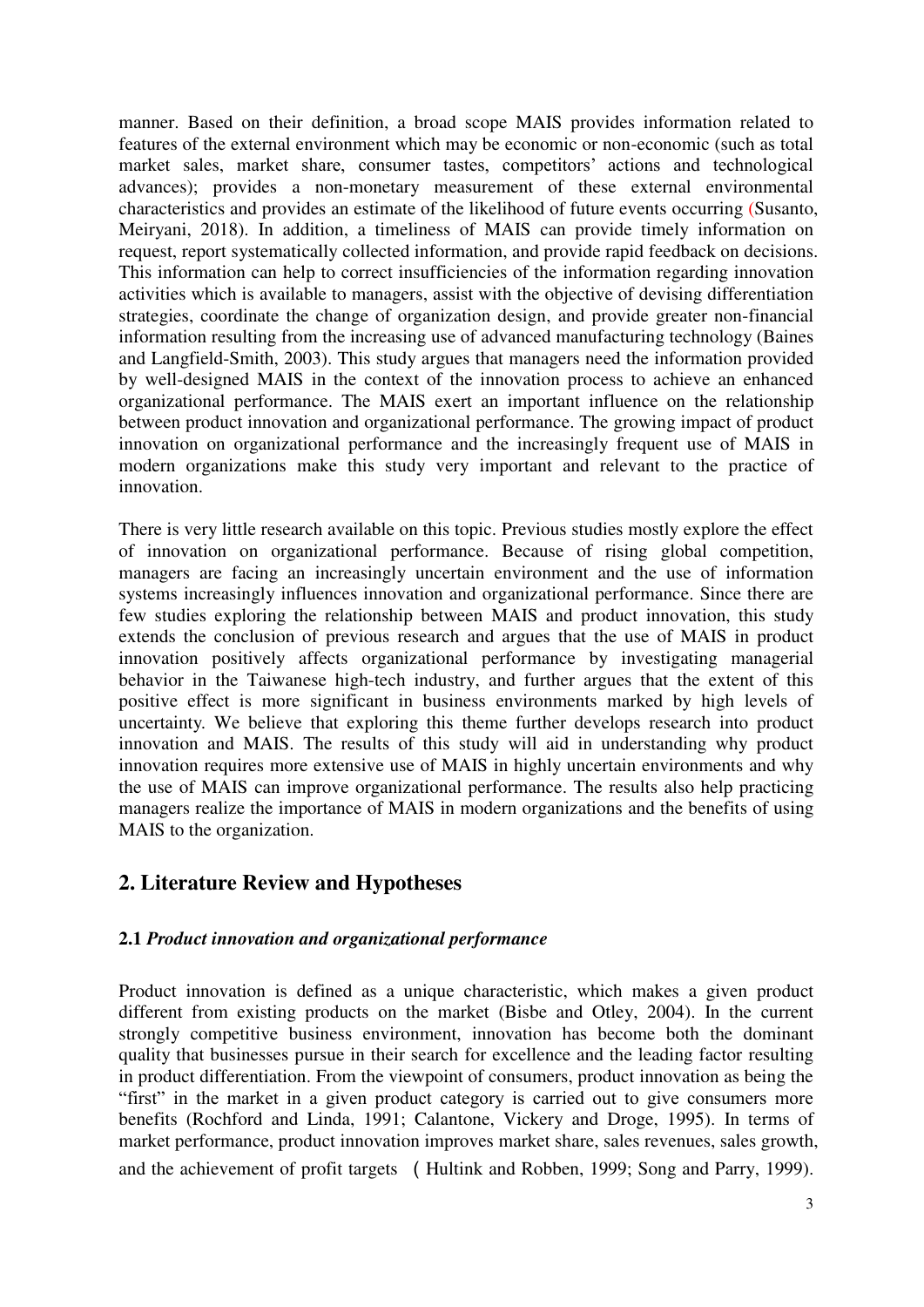Therefore, product innovation creates continuous profit, thereby improving the related performance measures of an organization. Moreover, a more innovative environment results in the increased use of advanced manufacturing technology, such as computer-aided design, computer-integrated manufacturing, and just-in-time systems. The use of these technologies results not only in increased quality, but also in more satisfied customers. These changes lead to more efficient operations, and in turn increase the profits of the companies. Thus, this study argues that product innovation has a positive effect on organizational performance. The following hypothesis is proposed.

## **H1**:**There is a positive relationship between product innovation and organizational**

## **performance.**

## **2.2** *Managerial accounting information systems (MAIS)*

MAIS are one subsystem of business information systems (Gul and Chia, 1994). Based on Chenhall and Morris's (1986) definition, MAIS were designed according to the perceived usefulness of four information characteristics: broad scope*,* timeliness, aggregation, and integration. Moreover, there are four measures of innovation: the number of innovations, the level of innovativeness (the novelty or newness of the technological aspect), the speed of innovation, and being the "first" in the market (Prajogo and Sohal, 2006). The first two of these measures are related to the "broad scope" characteristic of MAIS. The other two measures are related to the "timeliness" characteristic of MAIS. A broad scope MAIS includes a non-monetary measurement of many of these external environmental characteristics. It also provides an estimate, possibly in probabilistic terms, of the likelihood of future events occurring. In addition, a timely MAIS provides timely information on request, systematically collects and frequently reports on information regarding the latest and most important events, and provides rapid feedback regarding prior decisions (Susanto, Meiryani, 2018).

A broad scope MAIS can help to increase the frequency of innovations by making managers well aware of market changes and allowing them to adequately understand customer demand (Susanto, 2016). A broad scope MAIS also provides non-financial information that can remedy problems caused by product innovation. The process of product innovation is thus made more efficient, which, in turn, increases the chances of success of these innovations. In order to accelerate innovation and make a firm's products the "first" in the market, a timely MAIS can give managers timely information regarding news of changes in the market, of consumer demand, and of competitor activities. Using this information, managers are able to choose the optimal time to introduce products in order to achieve the goal of being "first" to the market.

Product innovation is an uncertain process. Each new product development process presents a unique set of problems, and organizations need information to resolve uncertainties as they emerge. The main role of management control systems in product development is to supply the information required to reduce uncertainty (Davila, 2000). During the innovation process, the increased use of advanced manufacturing technology, such as computer-aided design, computer-integrated manufacturing and just-in-time systems, results in the increased use of advanced MAIS, such as activity-based management, life cycle costing and target costing, to ensure the continuous improvement of manufacturing processes (Baines and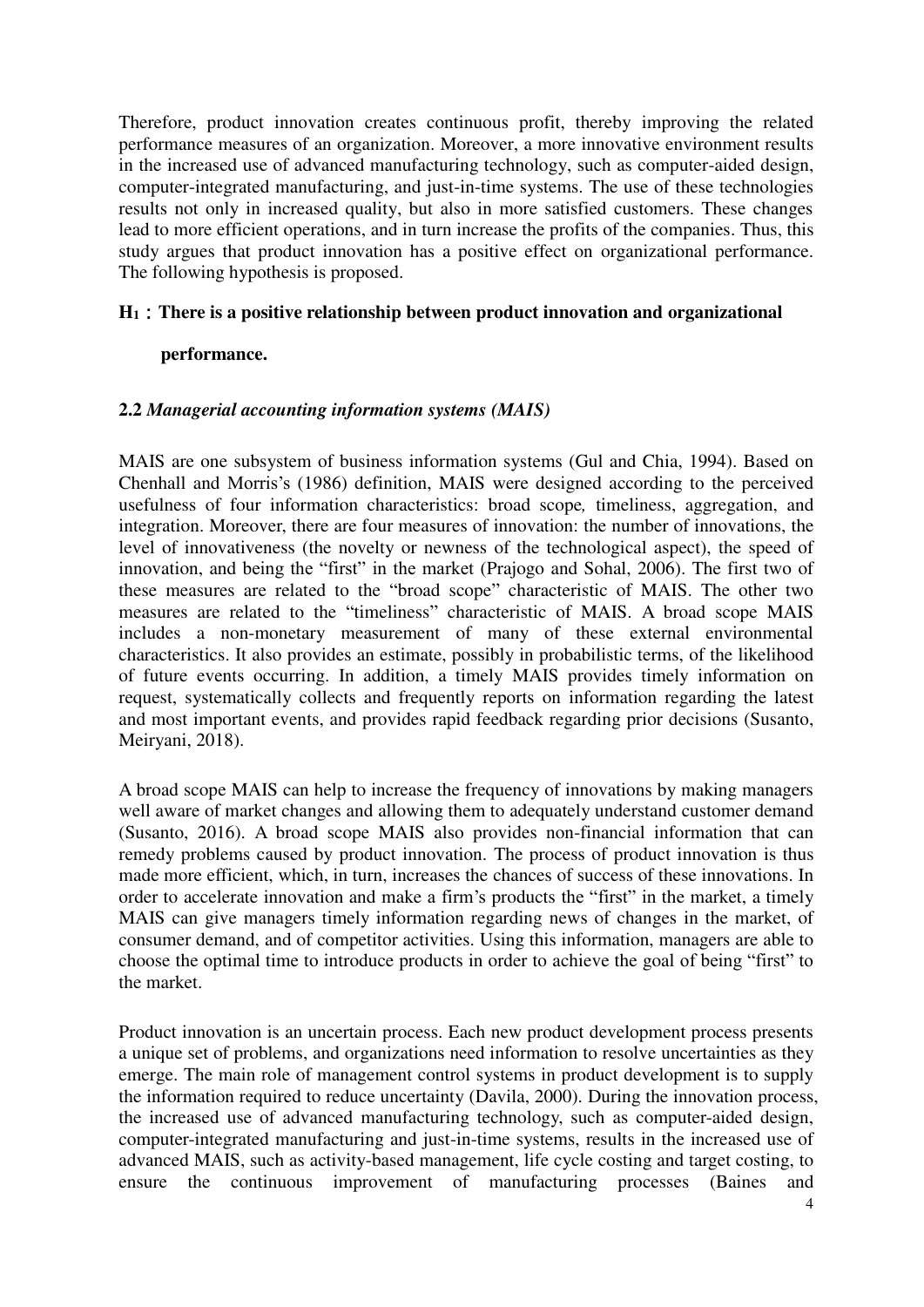Langfield-Smith, 2003). Additionally, MAIS, compared to traditional financially-based accounting practices, also allow employees to focus on meeting differentiation goals, such as innovation, quality and customer service, as they highlight the need for an innovation strategy. In order to achieve new product development and more efficient production processes, an organization cannot be restricted by traditional accounting measures, but needs to make use of a broader set of non-financial measures to evaluate the value-added activities in the manufacturing of products. Furthermore, with product life cycles getting shorter, the timeliness of an MAIS provides managers with timely information relevant to changes in consumer tastes, to market developments and to competitor activities (Chenhall and Langfield-Smith, 1998; Davila, 2000). This allows managers to respond quickly and meet both consumer requirements and market demand. Therefore, product innovation benefits from the use of MAIS. The following hypothesis is proposed:

## **H2**:**There is a positive relationship between product innovation and the use of MAIS.**

The proper use of information systems (IS) allows a business to scan, filter, and transmit relevant information speedily to its relevant personnel whenever it is needed (Wang, 2003). Such systems help the organization focus on tracking important organizational and environmental variables, and they coordinate with the organizational structure to respond to the information processing requirements imposed by environmental constraints; therefore, the use of IS enhances business performance. Correspondingly, providing a great deal of broad scope information makes it possible to encourage managers under conditions of severe competition to consider more non-financial information, making the processes involved in product innovation more efficient, thereby increasing the chances of success of innovation activities. Moreover, as more connections and coordination are needed among individual departments, MAIS supply the relevant information about departmental communication and cooperation within the organizational structure that makes business operations more efficient (Chenhall and Morris, 1986; Abernethy and Guthrie, 1994). As product life cycles progressively shorten, timely information helps managers to get information relevant to making timely decisions, to seize profitable opportunities, and to enhance business performance. Thus, the following hypothesis is proposed:

## **H3**:**There is a positive relationship between the use of MAIS and organizational**

#### **performance.**

Based on the inferences underlying Hypothesis 2, MAIS reduce the impact of the factors of uncertainty in the innovation process, they include the multiple dimensions of non-financial measures that make business operations more efficient, they focus on customer-centered information to facilitate the satisfaction of customer requirements, and they provide integrated information to assist in inter-departmental coordination and to increase inter-departmental operational efficiency. These advantages can be employed to achieve innovation more easily. Moreover, MAIS, by providing timely information, help managers involved in the innovation process make wise decisions more quickly, and respond more quickly to the preferences and demands of customers in an effort to pinpoint the moment at which they would be most likely to make a profit. Thus, the more frequently firms engage in innovation activities, the more MAIS are needed.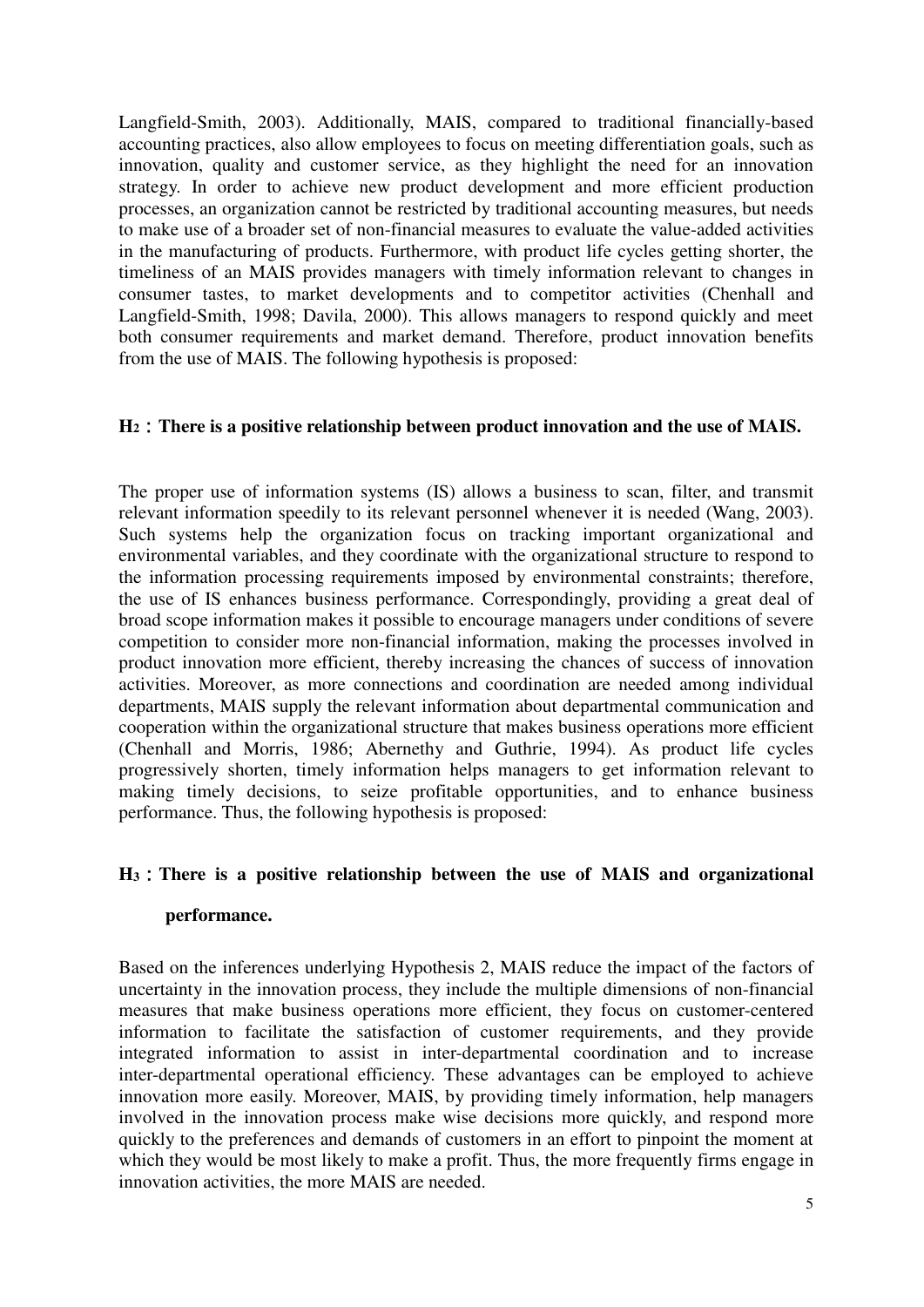In addition, based on the reasoning behind Hypothesis 3, MAIS can help managers working in a competitive environment to consider multi-dimensional information and to coordinate inter-departmental operations, resulting in the increased efficiency of business operations. With the shortening of product life cycles, by providing timely information, MAIS help managers make timely decisions and take advantage of opportunities to make a profit. Consequently, MAIS assist in improving organizational performance. Based on this, we can infer that product innovation through the use of MAIS enhances organizational performance. The following hypothesis is thus proposed. This study advances the model as in Figure 1 describing the relationships among product innovation, MAIS and organizational performance.

## **H4**:**Product innovation through the use of MAIS enhances organizational performance.**



**Figure 1 The model of the relationships among Product Innovation, MAS, and Organization Performance** 

## **2.3** *The effects of environmental uncertainty*

As environmental uncertainty increases, competition among products is becoming more severe and the tastes of consumers are increasingly fickle, resulting in the importance of innovation as a competitive strategy. By means of innovation, businesses can improve the quality of their products, meet customer requirements, reduce imitation by their competitors, and increase profits. Thus, businesses facing higher environmental uncertainty demand high rates of product innovation. Baines and Langfield-Smith (2003) indicate that as the environment becomes dominated by increasingly more demanding customers and as competitors respond to such customer demands in increasingly sophisticated ways, a firm may focus more on developing a differentiation strategy that emphasizes more product innovation, quality, etc.

Perceived environmental uncertainty (PEU) refers to managers' cognitive uncertainty about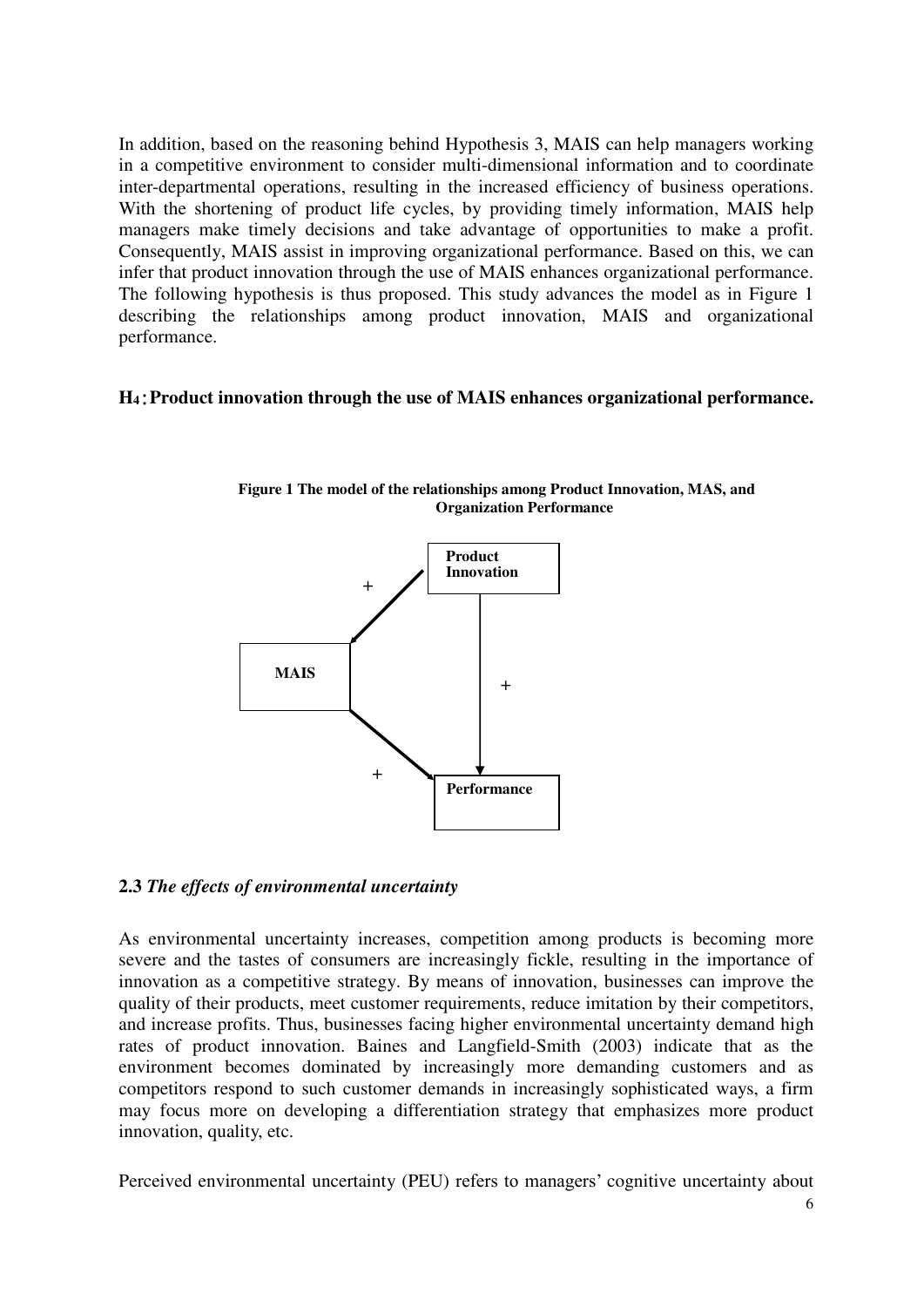the factors that are external to their firms. These factors, including competitor actions, manufacturing technologies and market demand, have been identified as important variables affecting the extent to which managers require MAIS information (Gul, 1991). Managers facing higher levels of PEU require more MAIS information to cope with the uncertainty and make appropriate decisions. Conversely, under conditions of lower PEU, the use of MAIS, which in this case would provide too much complex and unnecessary information, causes information overload and may even be dysfunctional in terms of organizational performance (Gul, 1991). Thus, environmental uncertainty affects the relationships among such factors, innovation, organizational performance, and the use of MAIS.

Management control systems, in the context of the innovation process, are viewed as sources of information that are used to close the gap between "the information required to perform a task and the amount of information already possessed", and as effective tools to manage and reduce uncertainty because they supply the data needed (Davila, 2000). Therefore, if businesses face high environmental uncertainty, the innovation process requires a broad scope MAIS to supply a great deal of the essential relevant information. In this way, managers are able to control their complex environment and make wise decisions with regard to reducing the risks attached to uncertainty. Chenhall and Morris (1986) also indicate that managers facing uncertain situations are likely to find that they need to respond rapidly to unpredictable change and, as a consequence, find timely information particularly useful. Therefore, under conditions of high environmental uncertainty, innovation processes make MAIS essential to obtaining more timely information, helping managers make timely decisions.

When businesses face high environmental uncertainty, the frequency of developing new products increases and the demand for timely and relevant information rises (Souder and Moenaert, 1992). These factors strengthen the link between product innovation and MAIS. On the other hand, under conditions of low environmental uncertainty, developments in both the market and the technology are brighter and clearer, and market and technology change is slower, which reduces the urgency of the demand for product innovation, in turn leading to a decrease in the demand for broad scope and timely information. The ultimate result is the weakening of the relation between product innovation and the use of MAIS.

Moreover, a broad scope and timely MAIS provides relevant information to assist managers in making effective decisions and integrating information to coordinate inter-departmental operations under conditions of high PEU. Such MAIS also help the innovation process operate more efficiently, maintain market share, and increase profitability. When managers can't get hold of key and timely information, they are not able to make appropriate decisions, thus losing customers and opportunities to make a profit; consequently, the organizational performance worsens. Gul (1991) mentions that MAIS contribute to performance under high PEU conditions. However, in the opposite situation resulting from a fairly predictable competitive environment and market demand, MAIS providing managers with sophisticated information may be dysfunctional and hamper performance. Therefore, under conditions of high environmental uncertainty, there is a stronger positive effect of the use of MAIS on enhancing organizational performance. The following hypotheses are proposed. The integration of the relationships among contextual variables has been explored, and the model is presented in Figure 2.

#### **As environmental uncertainty increases,**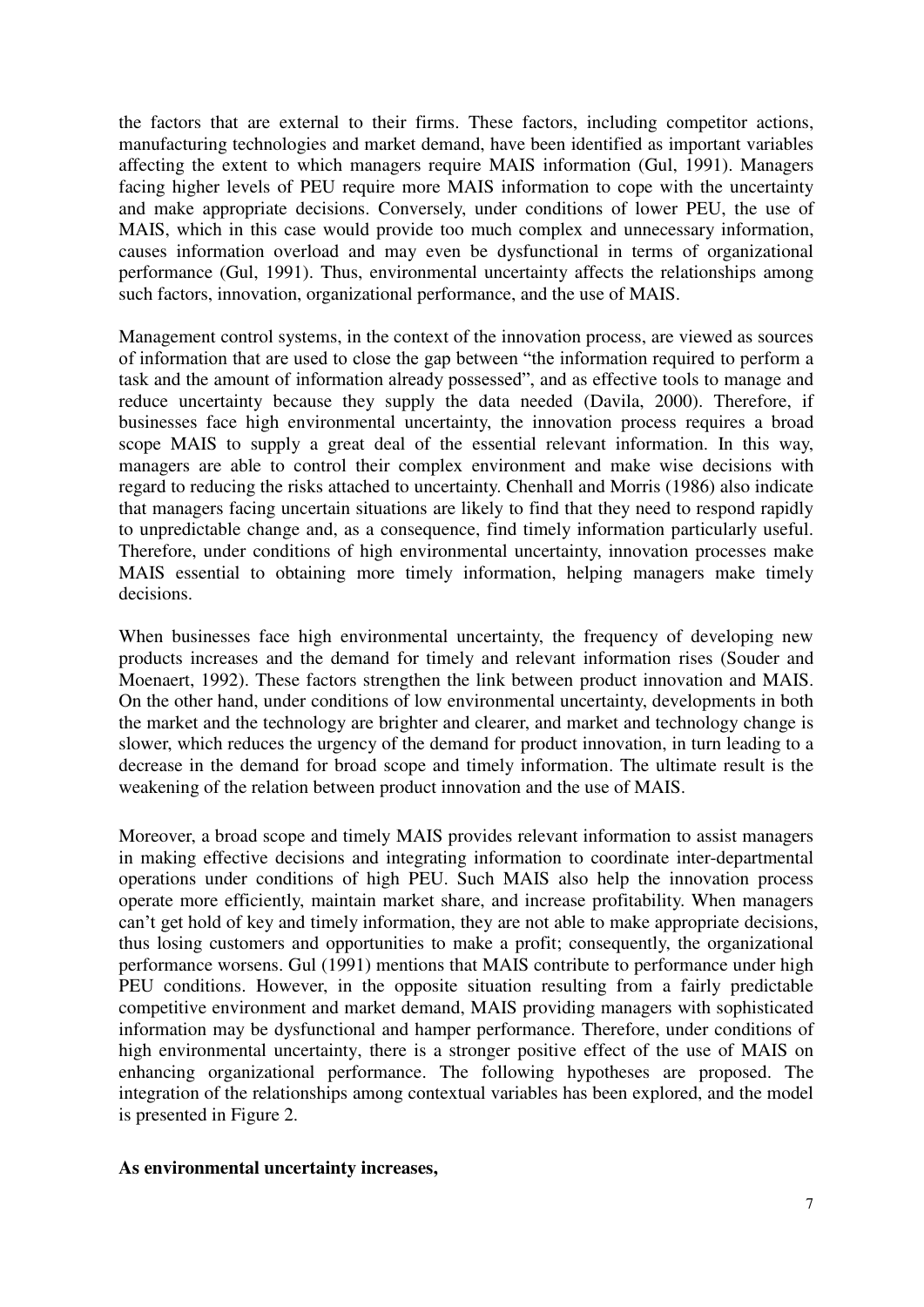- **H5-1**:**The positive relationship between product innovation and the use of MAIS will be stronger.**
- **H5-2** : **The positive relationship between the use of MAIS and organizational performance will be stronger.**

**Figure 2 The model of the relationships among PEU, Product Innovation, MAS and Organizational Performance** 



## **3. Method**

## **3.1** *Sample*

The innovation capacity and competitiveness in the high-tech industry have contributed considerably to the Taiwanese economy, so the topic discussed here is specifically appropriate to the Taiwanese high-tech industry. We consider firms in electronics-related industries listed on the Taiwan Stock Exchange (TSE) and the Over-the-Counter Market (OTC) to make up the study population, and we randomly select 150 examples from it. We consult prospectuses of public offerings and issuances as well as annual reports of the 150 firms, in which can be found lists of the departments of each firm. Next, a questionnaire is mailed to 600 managers found by reviewing these lists; they are responsible for, among others, the research and development, marketing, production, finance, accounting, and administrative management departments of the 150 firms. A total of 600 questionnaires are sent out from July to November 2013. Two weeks after the mailing, each manager was telephoned and encouraged to complete the questionnaire. A total of 135 responses were received, of which 9 were unusable, resulting in 126 useable responses, corresponding to a recovery rate of 21%. The average age of the 126 valid respondents is 42.6 years, and they had spent an average of 7.85 years at their current position.

#### **3.2** *The measures of variables*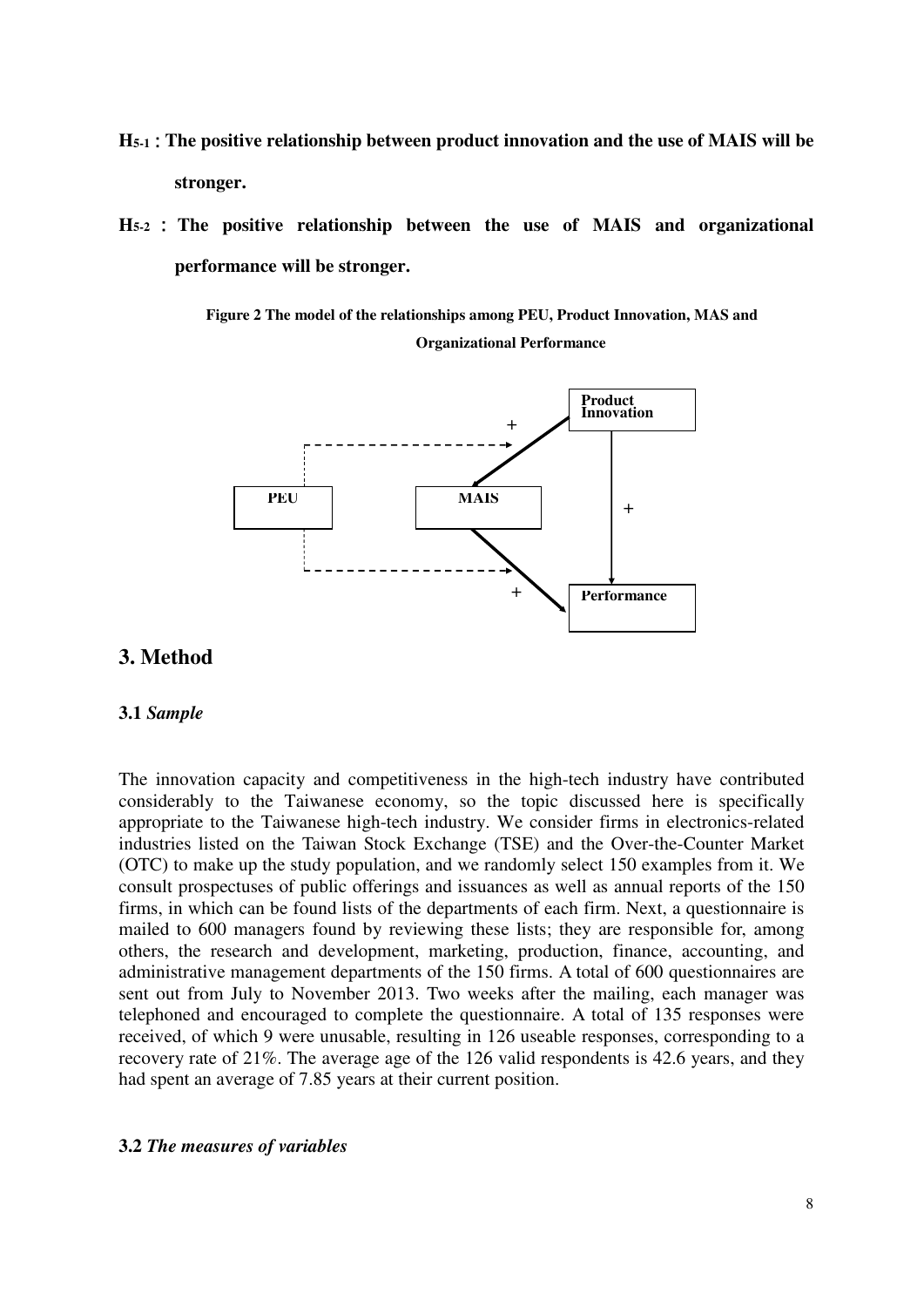## **(1)** *Managerial accounting information systems (MAIS)*

The instrument measuring MAIS is the same as that used in previous MAIS-related studies (e.g., Chenhall and Morris, 1986; Mia and Chenhall, 1994; Chia, 1995; Bouwens and Abernethy, 2000). The instrument includes a total of 10 items, of which the first through the sixth items are used to measure the extent to which broad scope MAIS is utilized, and the seventh through the tenth items are used to measure the extent to which timeliness MAIS is utilized. This measurement is based on a seven-point Likert scale ranging from "not at all useful" to "most useful".

## **(2)** *Product innovation*

Product innovation refers to improving existing products or the frequency with which are launched new products. It is measured using an instrument developed by Bisbe and Otley (2004). The measurement items include (1) the frequency of new product launches; (2) modifications to already existing products; (3) the frequency with which new products are first-to-market, and (4) whether the percentage of new products in the product portfolio of a given firm is higher than the industry average.

## **(3)** *Organizational performance*

Organizational performance is defined on the basis of the use of financial and non-financial indicators to evaluate the overall performance of an organization. The measurement instrument of used was developed by Govindarajan (1984), and includes measurements of the financial dimension, such as the growth rates of sales and profits, returns on investment, and profit margins. It also measures the non-financial, customer-related dimension, such as customer satisfaction ratings, the number of new customers, the rate of customer retention, and the increase in the rate of market share.

## **(4)** *Perceived Environmental Uncertainty (PEU)*

In accordance with previous research (Gordon and Narayanan, 1984), environmental uncertainty is understood as the degree to which there is a focus on the lack of information on environmental factors, the inability to assign probabilities with confidence to how the environment might affect success or failure, and the impossibility of knowing the outcome of a decision, especially how much the organization stands to lose if the decision is incorrect. The measure of environmental uncertainty, which is adapted from Gordon and Narayanan's well-established instrument, consists of ten items reflecting managers' self-evaluations that measure the overall environmental uncertainty businesses are facing. Previous studies call this measure "perceived environmental uncertainty" because it judges the perceived external environment by means of managers' self-evaluations.

## **3.3** *Research methodology*

Path analysis is a method employed to investigate and quantify the effect of variables occurring earlier on variables occurring later. It is also used to test whether a causal model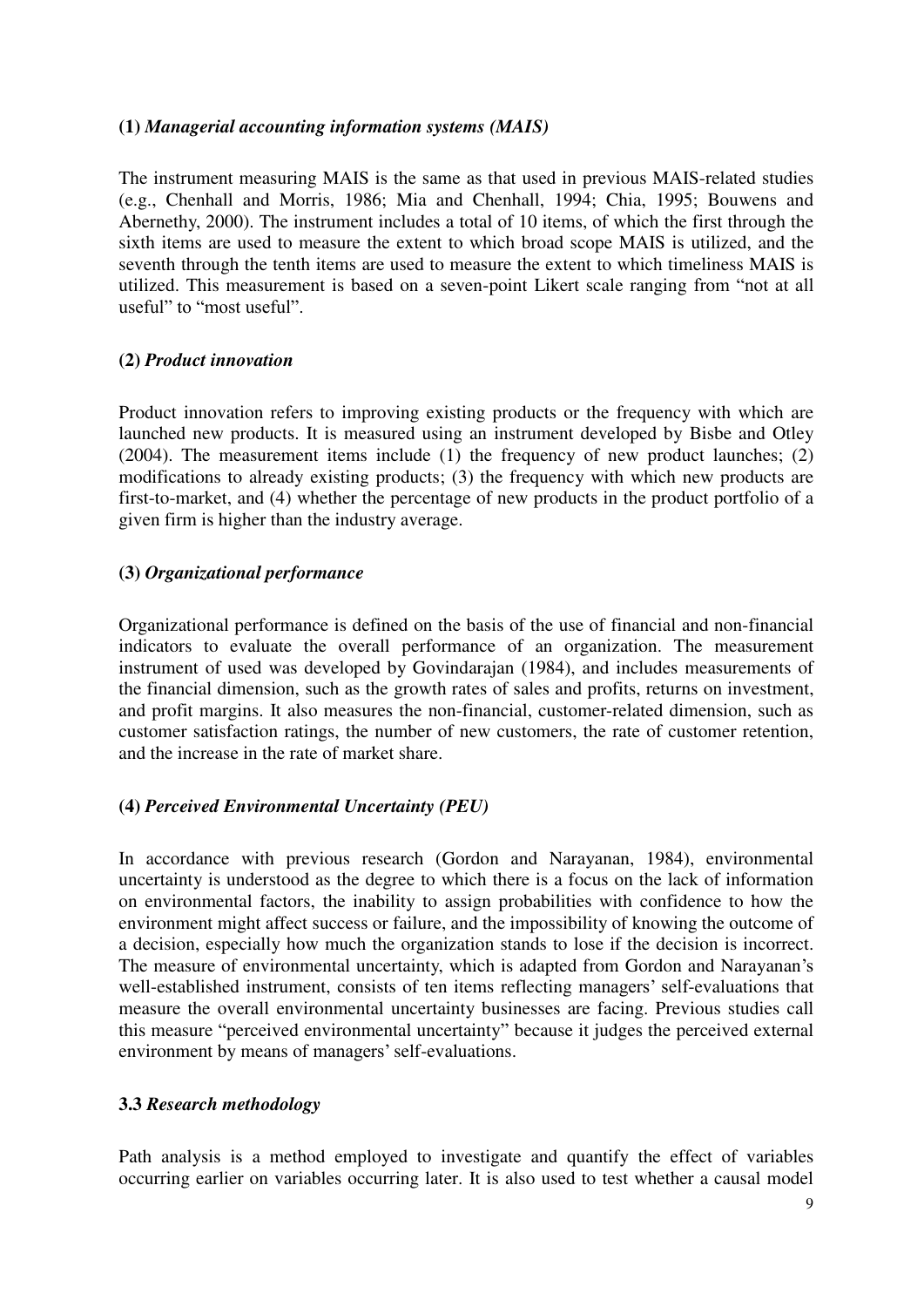fits real data. After these research data are standardized, a regression model and correlation analyses are used to compute the values of the path coefficients which describe the relationships among research variables. In addition to testing the effects of environmental uncertainty on the relationship between product innovation and MAIS, and on that between MAIS and organizational performance, we split environmental uncertainty into two subsamples at the median (43). The cases with a level of environmental uncertainty higher than the median are labeled high PEU ( $n_1 = 63$ ), and those lower than the median are labeled low PEU ( $n_2 = 63$ ). Next, a path analysis is run separately for each subsample, and then differences in path relationships between the two subsamples are compared. By doing this, the effect of environmental uncertainty on the relationships between these variables is brought to light.

## **4. Research Results and Analysis**

Table 1 presents descriptive statistics for each variable in the study, and Table 2 contains a correlation matrix. Table 1 shows a Cronbach alpha of 0.8629 for product innovation, 0.9324 for MAIS, 0.8974 for organizational performance, and 0.7579 for PEU, indicating satisfactory internal reliability for these measurements. Thus, the items within each variable are highly correlated with one another. The high levels of reliability also provide confidence that the items in each variable measure a single construct. Table 2 indicates the correlation between product innovation and organizational performance is positive and significant  $(0.406, p \le 0.01)$ , which coincides with the findings of Govindarajan (1984). Product innovation also shows a significant and positive relationship with MAIS (0.393,  $p \le 0.01$ ), which, in turn, has a significantly positive effect on organizational performance (0.509,  $p \lt$ 0.01). These results are consistent with the expectations of  $H_1$ ,  $H_2$ , and  $H_3$ .

|                    | rabic 1 Descriptive statistics $(n - 120)$ |                 |                     |  |
|--------------------|--------------------------------------------|-----------------|---------------------|--|
| Variable           | Mean                                       | <b>Standard</b> | Cronbach's $\alpha$ |  |
|                    |                                            | deviation       |                     |  |
| Product innovation | 22.6259                                    | 4.3463          | 0.8629              |  |
| <b>MAIS</b>        | 52.1756                                    | 9.7863          | 0.9324              |  |
| Organizational     | 32.1895                                    | 5.3481          | 0.8974              |  |
| performance        |                                            |                 |                     |  |
| <b>PEU</b>         | 43.9459                                    | 6.5903          | 0.7671              |  |

**Table 1 Descriptive statistics (n = 126)** 

| Table 2 Correlation matrix $(n = 126)$ |  |
|----------------------------------------|--|
|----------------------------------------|--|

| <b>Variable</b>    | <b>PEU</b> | <b>Product innovation</b> | <b>MAIS</b> |
|--------------------|------------|---------------------------|-------------|
| Product innovation | $0.349**$  |                           |             |
| <b>MAIS</b>        | $0.422***$ | $0.384***$                |             |
| Organizational     | $0.364**$  | $0.416**$                 | $0.528**$   |
| performance        |            |                           |             |

\*\* significant at  $p \le 0.01$  (two-tailed tests).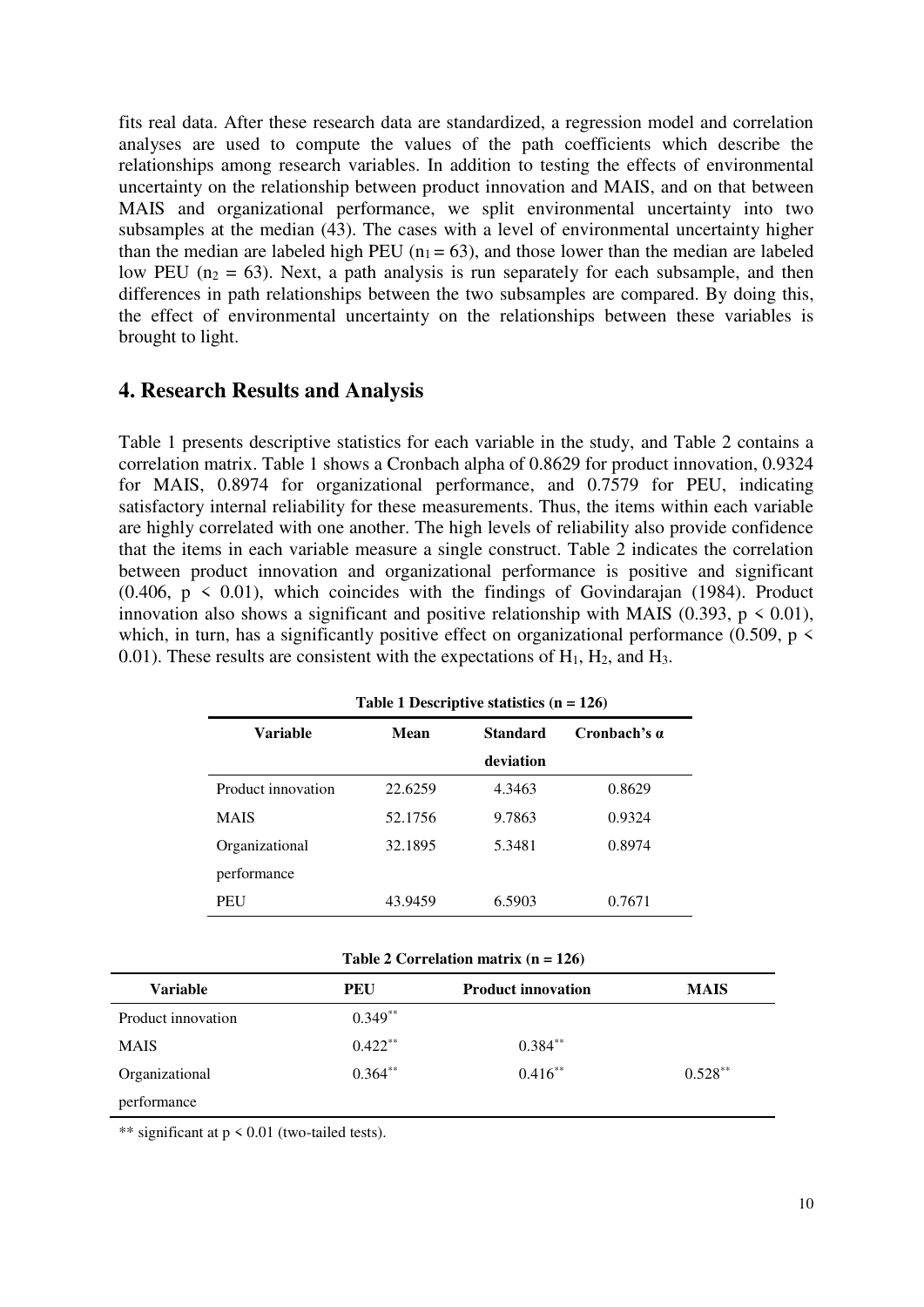## **4.1** *The effect of MAIS on product innovation and organizational performance*

Table 3 shows the results of the path analysis performed on three research variables: MAIS, product innovation and organizational performance. Table 3 reveals the relationship among these three variables, and it provides an understanding of how MAIS affect the relationship between product innovation and organizational performance.

The path coefficient of the relationship between product innovation and organizational performance is positive and significant ( $P_{31} = 0.234$ ,  $p \le 0.01$ ); H<sub>1</sub> is therefore supported. In addition, the path coefficient of the relationship between product innovation and MAIS is positive and significant (P<sub>21</sub> = 0.383, p < 0.01), as is that between MAIS and organizational performance (P<sub>32</sub> = 0.133, p < 0.01); therefore H<sub>2</sub> and H<sub>3</sub> are supported, which is consistent with the conclusions of previous research (Dougherty and Bowman, 1995; Hultink and Robben, 1999; Song and Parry, 1999). The results presented in Table 3 provide evidence that product innovation not only directly affects organizational performance, but also indirectly does so through the effect of the use of MAIS on organizational performance,  $H_4$  is thus supported.

| Path                                                     | Value of path<br>coefficient |       | p-value    |
|----------------------------------------------------------|------------------------------|-------|------------|
| MAIS/Product innovation $(P_{21})$                       | 0.383                        | 4.736 | $0.000**$  |
| Organizational performance/MAIS $(P_{32})$               | 0.133                        | 4.959 | $0.000**$  |
| Organizational performance/Product innovation $(P_{31})$ | 0.234                        | 2.989 | $0.003***$ |

**Table 3 Results of path analysis (n = 126)** 

\*\* significant at  $p \le 0.01$ .

## **4.2** *The effect of environmental uncertainty*

Path analyses for the high and low PEU subsamples are run, the results of which are separately shown in Table 4 and Table 5. The path coefficient for the relationship between product innovation and MAIS for the high PEU subsample is positive and significant ( $P_{21}$  = 0.478,  $p \le 0.01$ ), but that for the low PEU subsample is not significant (P<sub>21</sub> = 0.182, p > 0.1). A Z-test is used to compare the differences between the correlation coefficients for product innovation and MAIS for both subsamples. The results, listed in Table 6, show an apparent difference ( $p \le 0.1$ ) between the coefficients for the two subsamples. This result also implies that the positive link between product innovation and MAIS is stronger for the high PEU subsample. Therefore,  $H_{5-1}$  supported.

According to the path relationship between MAIS and organizational performance, the resultant path coefficient is also positive and significant for the high PEU subsample ( $P_{32}$  = 0.295,  $p \le 0.01$ ), but it is not significant for the low PEU subsample (P<sub>32</sub> = 0.095, p > 0.1). We again run a Z-test to compare the differences between the correlation coefficients for MAIS and organizational performance for both subsamples. The results, listed in Table 6, show a significant difference ( $p \le 0.05$ ) between the coefficients for the two subsamples; therefore,  $H_{5-2}$  is supported. These findings are consistent with the results of Gul (1991), Mia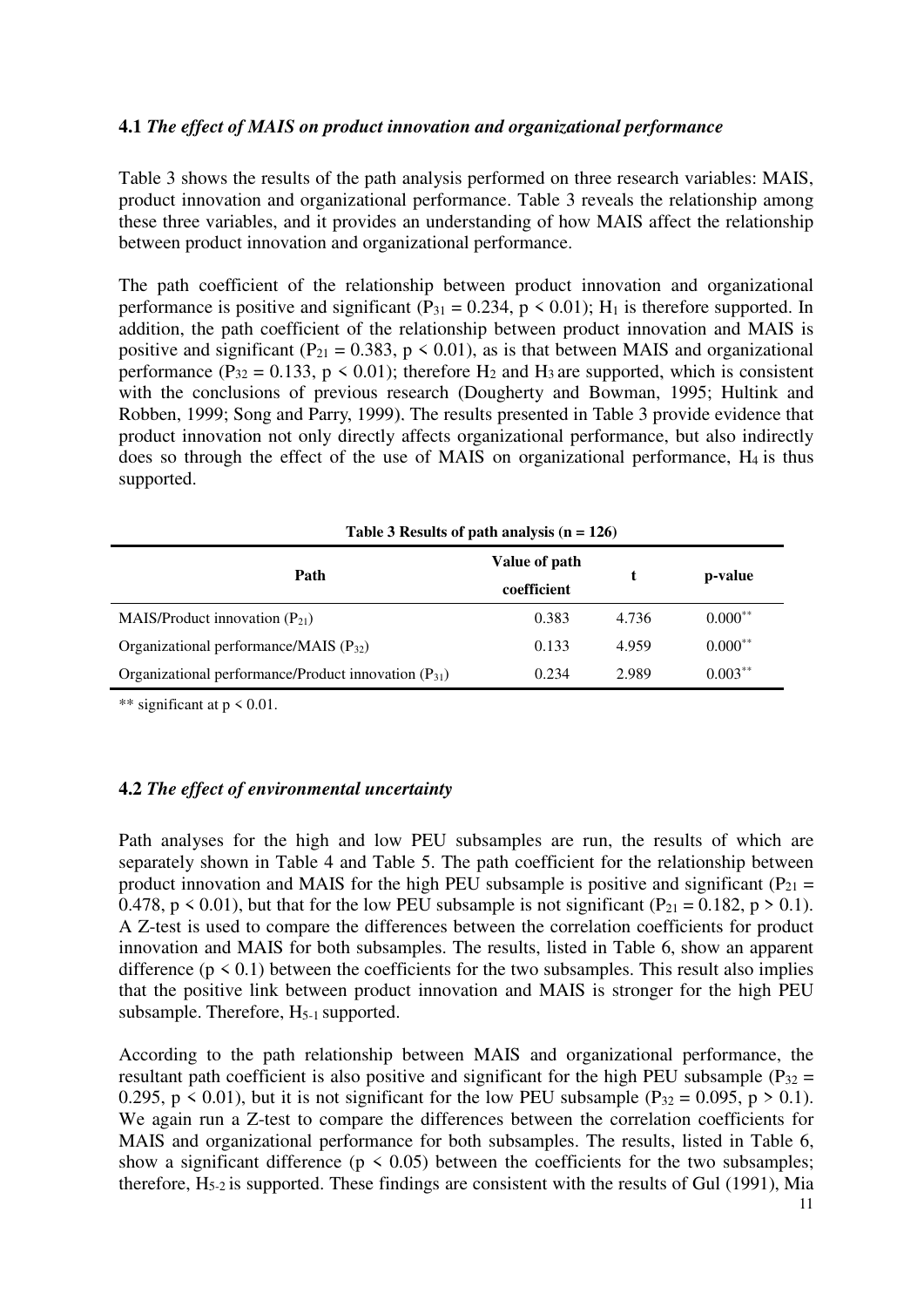(1993), and Mia and Chenhall (1994). To summarize the above findings, product innovation requires a higher level of assistance from MAIS in the case of high PEU, and it is more likely to increase organizational performance under conditions of higher PEU.

| Table 4 Results of path analysis (high PEU subsample, $n_1 = 63$ ) |               |       |            |
|--------------------------------------------------------------------|---------------|-------|------------|
| Path                                                               | Value of path |       | p-value    |
|                                                                    | coefficient   |       |            |
| MAIS/Product innovation $(P_{21})$                                 | 0.468         | 4.156 | $0.000***$ |
| Organizational performance/MAIS $(P_{32})$                         | 0.285         | 2.811 | $0.009***$ |
| Organizational performance/Product innovation $(P_{31})$           | 0.481         | 4.321 | $0.000**$  |

\*\* significant at  $p \le 0.01$ .

| Table 5 Results of path analysis (low PEU subsample, $n_2 = 63$ ) |               |       |            |  |
|-------------------------------------------------------------------|---------------|-------|------------|--|
| Path                                                              | Value of path |       | p-value    |  |
|                                                                   | coefficient   |       |            |  |
| MAIS/Product innovation $(P_{21})$                                | 0.172         | 1.346 | 0.153      |  |
| Organizational performance/MAIS $(P_{32})$                        | 0.085         | 0.710 | 0.451      |  |
| Organizational performance/Product innovation $(P_{31})$          | 0.406         | 3.453 | $0.001***$ |  |

\*\* significant at p < 0.01.

#### **Table 6 Results of the test of the difference between the correlation coefficients of high PEU and low**

|                      | <b>PEU</b> cases             |                              |                                                     |
|----------------------|------------------------------|------------------------------|-----------------------------------------------------|
| <b>Variable</b>      | <b>High PEU</b>              | <b>Low PEU</b>               | Z test on two set of<br>correlation<br>coefficients |
| Product              | $0.468$ (n <sub>1=</sub> 63) | $0.172$ (n <sub>2</sub> =63) | $p = 0.0654^+$                                      |
| innovation/MAIS      |                              |                              |                                                     |
| MAIS /Organizational | $0.515$ (n <sub>1=</sub> 63) | $0.161$ (n <sub>2</sub> =63) | $p = 0.0245*$                                       |
| performance          |                              |                              |                                                     |

\* significant at  $p \le 0.05$ .,  $\dagger$  significant at  $p \le 0.1$ .

For the cases of both high and low PEU, the relationships among product innovation, MAIS, and organizational performance are presented in Figure 3. Figure 3 shows that the direct paths between product innovation and organizational performance in both high and low PEU cases are significant and positive. Through these analyses we find that, when PEU is high, the direct and indirect effects resulting from the use of MAIS are both significant; however, the direct effect is significant, whereas the indirect one is not, when PEU is low.

**Figure 3 Path analysis by PEU subsamples: \*\* significant at p < 0.01. (two-tailed tests)**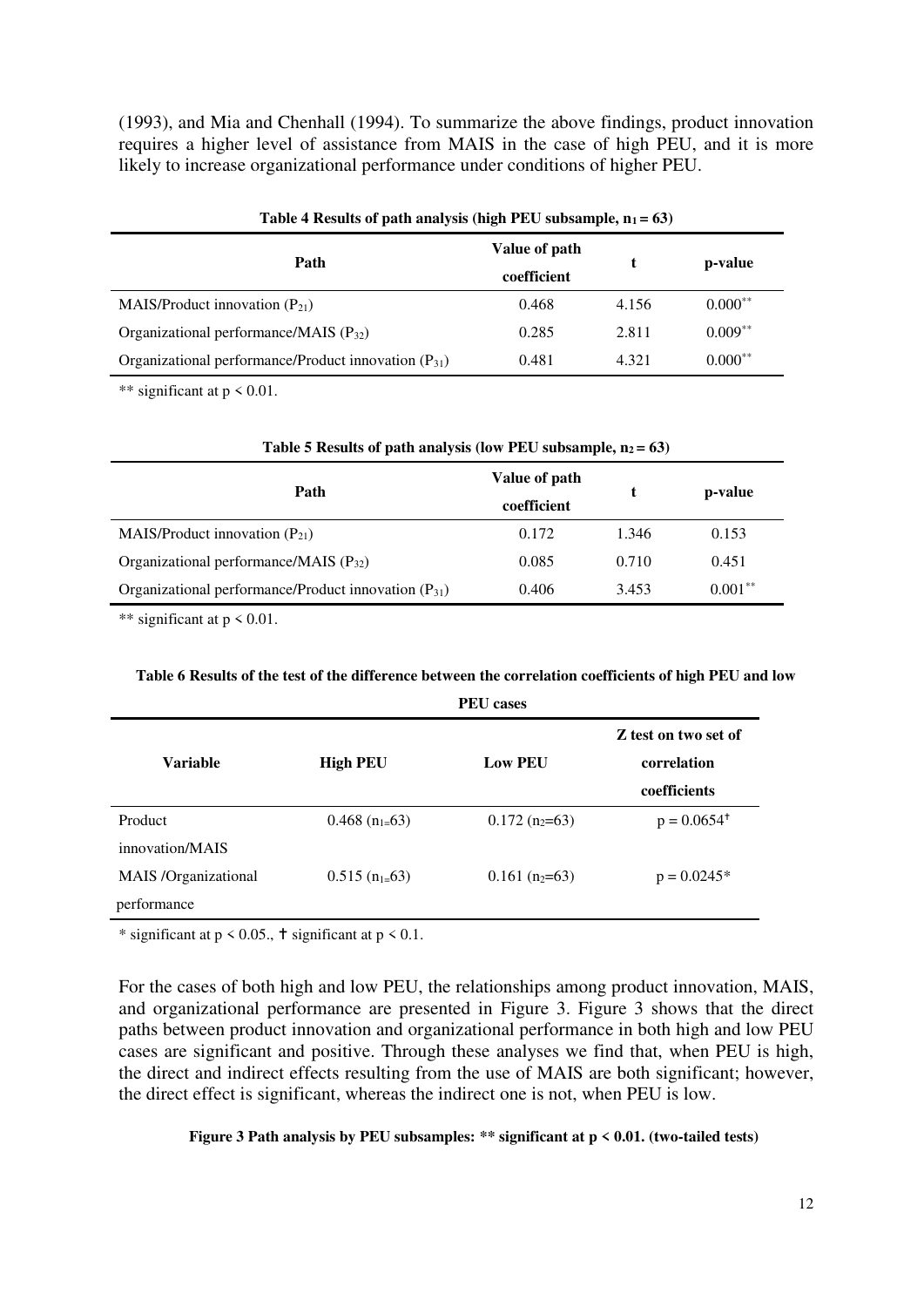

## **5. Conclusions**

In the current context marked by global competition, quickly advancing technology, and shortening product life cycles, businesses are facing increasingly high levels of environmental uncertainty, under which conditions managers need broader and more timely information. Cost accounting systems, which only emphasize analyzing variance, aggregating costs and accounting for inventory, are not able to handle the current fickle competitive environment. MAIS, by providing broad scope and timely information, significantly impact the innovation process and organizational performance. This study explores the impact of MAIS on the relationship between product innovation and organizational performance on the basis of a survey of managers in the Taiwanese high-tech industry. The results show that not only does product innovation have a direct effect on organizational performance but also an indirect one through the use of MAIS. With environmental uncertainty increasing, MAIS has a more significant influence.

Broad scope MAIS provide multi-dimensional, non-financial information to solve the problems caused by innovation activities and customer-focused information to easily meet customer requirements. In addition, they provide integrated information to aid communication and coordination between departments, which makes business operations more efficient, thus increasing the likelihood of success of innovation activities and decreasing the uncertainty in the innovation process. Moreover, in order to accelerate the pace of innovation and help products be the "first" to market, an MAIS providing timely information allows managers to systematically get news about market dynamics, the demands of customers, and the activities of competitors, which can be used in the innovation process by managers to make timely decisions.

We found that product innovation impacts organizational performance through the use of MAIS, thus solving the managerial problem of an insufficiency of relevant information, helping in the implementation of the objective of differentiation strategies, coordinating changes in organizational structure. Because the use of MAIS decreases the uncertainty of the innovation process, the advantages of MAIS are more pronounced under conditions of high environmental uncertainty. When PEU levels are low, in the sense that competitive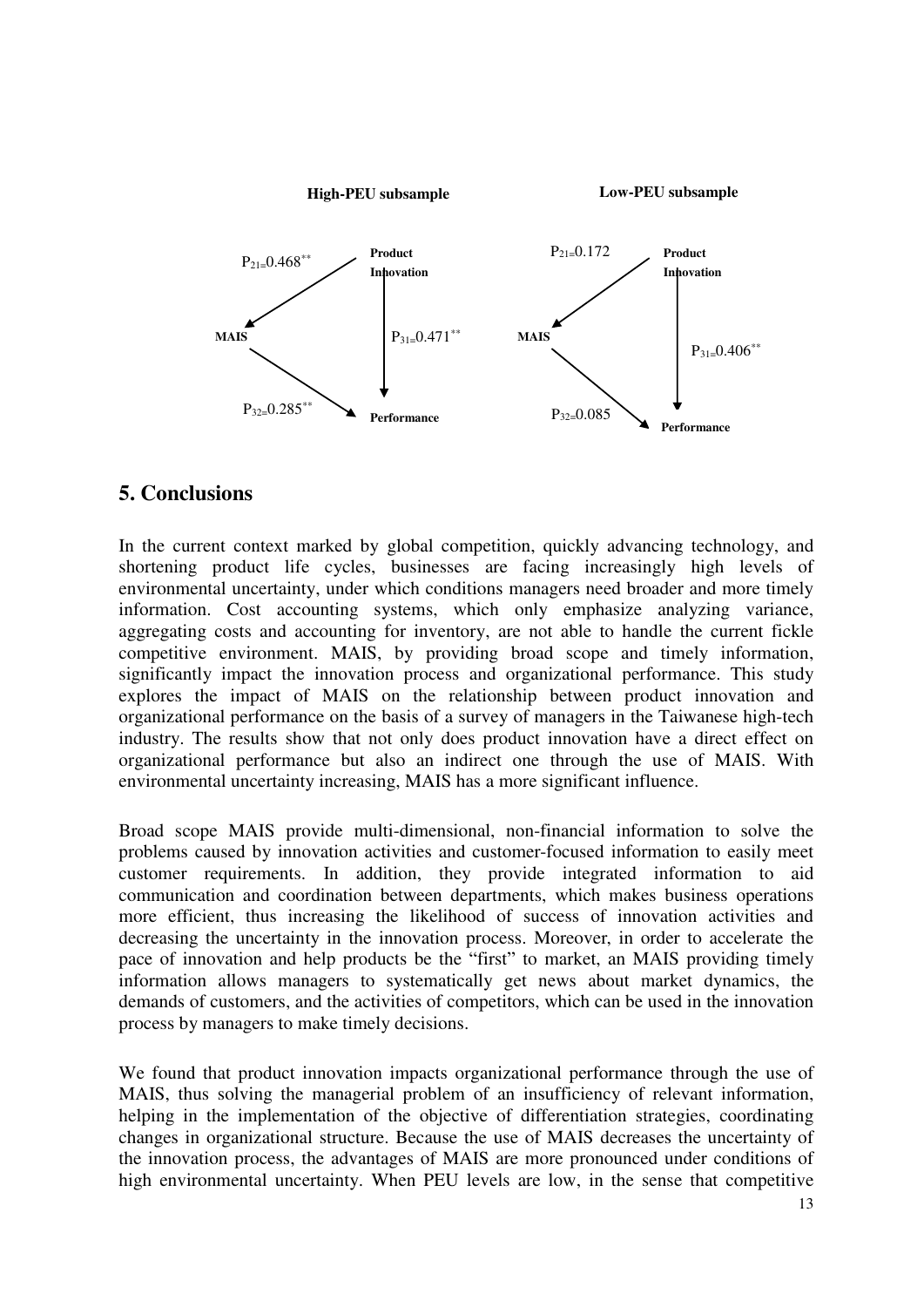activity and market demand are fairly predictable, providing managers with sophisticated information may be dysfunctional and hamper performance.

There have been many studies exploring the effect of product innovation on organizational performance; however, little research has investigated the benefits of the use of MAIS on product innovation and performance. We explore in detail the relationships between product innovation and MAIS and document the significant impact of MAIS on innovation with empirical evidence. We believe these results make the literature on the relationship between product innovation and organizational performance more complete. They also remind managers engaging in product innovation practices that they should place importance on the use of MAIS.

There are limitations to this study that should be considered. The research data comes from a questionnaire sent to managers in the high-tech industry, and was not easily obtained; in particular, the low response rate needs to be taken in account and may impact the generalizability of the conclusions. Clearly, a greater number of responses would lend more credibility to the outcomes of the analysis. An additional limitation of this research is the assumption of unidirectional relationships between the variables. It is possible that some relationships exist in the opposite direction or are reciprocal. Moreover, a factor not considered by this modeling technique is that the relationships between the variables may not be linear, or that the relationships exhibit linearity only within a limited range. These types of relationships could be evaluated through additional survey studies that utilize more complex quantitative analysis.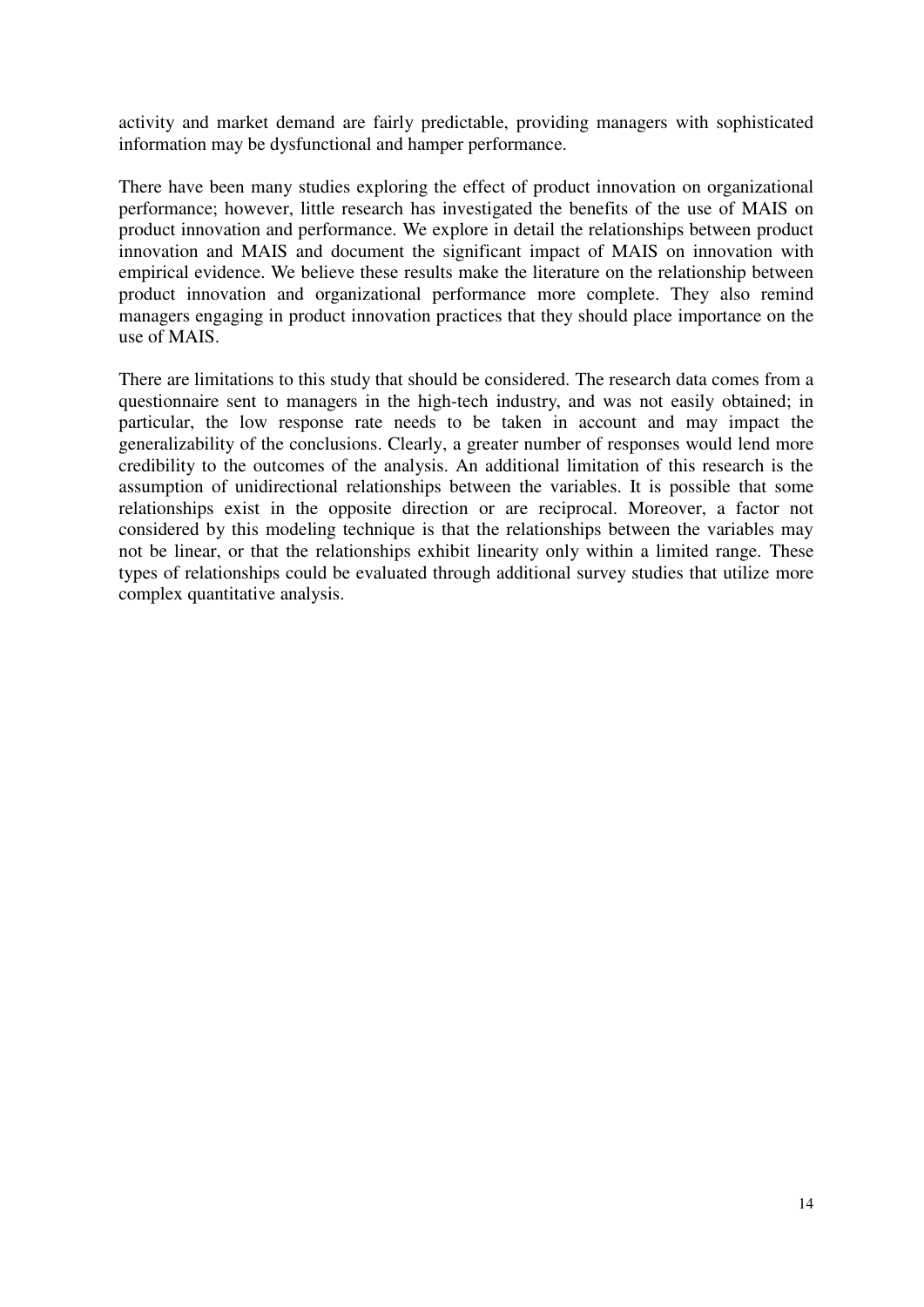#### **References**

- [1] Abernethy, MA and Guthrie, CH 1994, An empirical assessment of the "fit" between strategy and management information system design, *Accounting and Finance*, Vol.33, No.4, pp. 49-66.
- [2] Baines, A and Langfield-Smith, K 2003, Antecedents to management accounting change: A structural equation approach, *Accounting, Organizations and Society*, Vol. 28, No. 7/8, pp. 675-698.
- [3] Bisbe, J and Otley, DT 2004, The effects of the interactive use of management control systems on product innovation, *Accounting, Organizations and Society*, Vol. 29, No. 8, pp. 709-737.
- [4] Bouwens, J. and Abernethy, MA 2000, The consequences of customization on management accounting system design, *Accounting, Organizations and Society*, Vol. 25, No. 3, pp. 221-241.
- [5] Calantone, R. Vickery, S and Droge, C 1995, Business performance and strategic new product development activities: An empirical investigation, *Journal of Product Innovation Management*, Vol.12, No. 3, pp. 214-223.
- [6] Chia, YM 1995, Decentralization, management accounting system (MAIS) information characteristics and their interaction effects on managerial performance: A Singapore study, *Journal of Business Finance & Accounting*, Vol. 22, No. 6, pp.811-830.
- [7] Chenhall, RH and Morris, D 1986, The impact of structure, environment, and interdependence on the perceived usefulness of managerial accounting information systems, *The Accounting Review*, Vol. 61, No. 1, pp. 16-35.
- [8] Chenhall, AD and Langfield-Smith, K 1998, The relationship between strategic priorities, management techniques and management accounting: An empirical investigation using a systems approach, *Accounting, Organizations and Society*, Vol. 23, No. 3, pp.243-264.
- [9] Davila, T 2000, An empirical study on the drivers of management control systems' design in new product development, *Accounting, Organizations and Society*, Vol. 25, No. 4-5, pp. 383-409.
- [10] Dougherty, D and Bowman, E H 1995, The effects of organizational downsizing of product innovation, *California Management Review*, Vol. 37, No. 4, pp. 28-44.
- [11] Gordon, LA and Narayanan, VK 1984, Managerial accounting information systems, perceived environmental uncertainty and organization structure: An empirical investigation, *Accounting, Organizations and Society*, Vol. 9, No. 1, pp. 33-47.
- [12] Govindarajan, V 1984, Appropriateness of accounting data in performance evaluations: An empirical examination of environmental uncertainty as an intervening variable, *Accounting, Organizations and Society*, Vol. 9, No. 2, pp. 125-135.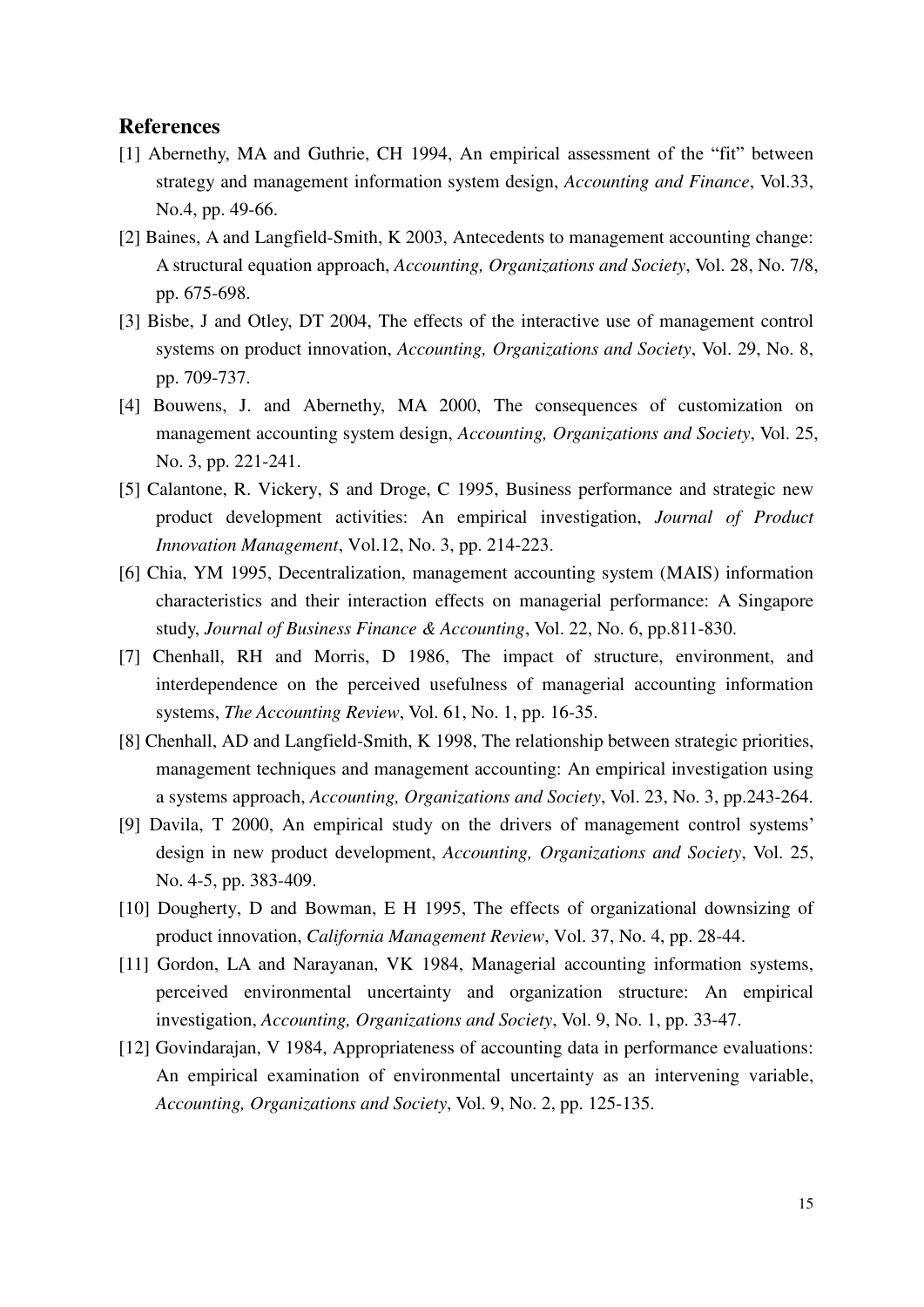- [13] Gul, FA 1991, The effects of managerial accounting information systems and environmental uncertainty on small business managers' performance, *Accounting and Business Research*, Vol. 22, No. 85, pp. 57-61.
- [14] Gul, FA and Chia, YM 1994, The effects of managerial accounting information systems, perceived environmental uncertainty and decentralization on managerial performance: A test of three-way interaction, *Accounting, Organizations and Society*, Vol. 19, No. 4/5, pp. 413-426.
- [15] Horngren, CT 1995, Management accounting: This century and beyond, *Management Accounting Research*, Vol. 6, No. 3, pp. 281-286.
- [16] Hultink, E and Robben, SJ 1999, Launch strategy and new product performance: An empirical examination in the Netherlands, *The Journal of Product Innovation Management*, Vol. 16, No. 6, pp. 545-556.
- [17] Susanto, A., and Meiryani, 2018. The Quality of Accounting Information Systems and its Impact on The Quality of Accounting Information: User Ability and top Management Support. J. Eng. Applied Sci., 13 (2) pp. 384-387. DOI: 10.3923/jeasci.2018. 384-387.
- [18] Mangaliso, MP 1995, The strategic usefulness of management information as perceived by middle managers, *Journal of Management*, Vol. 21, No. 3, pp. 231-250.
- [19] Mia, L 1993, The role of MAIS information in organizations: An empirical study, *British Accounting Review*, Vol. 25, No. 3, pp. 269-285.
- [20] Mia, L and Chenhall, RH 1994, The usefulness of managerial accounting information systems, functional differential and managerial effectiveness, *Accounting, Organizations and Society*, Vol. 19, No. 1, pp. 1-13.
- [21] Prajogo, DI and Sohal, AS 2006, The integration of TQM and technology/R&D management in determining quality and innovation performance, *Omega-The International Journal of Management Science*, Vol. 34, No. 3,pp. 296-312.
- [22] Rochford, L 1991, Generating and screening new product ideas, *Industrial Marketing Management*, Vol. 20, No. 4, pp. 287-296.
- [23] Song, XM and Parry, ME 1999, Challenges of managing the development of breakthrough products in Japan, *Journal of Operations Management*, Vol. 17, No. 6, pp. 665-688.
- [24] Souder, WE and Moenaert, RK 1992, Integrating marketing and R&D project personnel within innovation projects: An information uncertainty model, J*ournal of Management Studies*, Vol. 29, No. 4, pp. 485-512.
- [25] Susanto, A., 2016. The Effect of Internal Control on Accounting Information System. Int. Business Manage., 10(24), pp. 5767-5776, DOI: 10.3923/ibm.2016.5523.5529
- [26] Wang, ETG 2003, Effect of the fit between information processing requirements and capacity on organizational performance, *International Journal of Information*